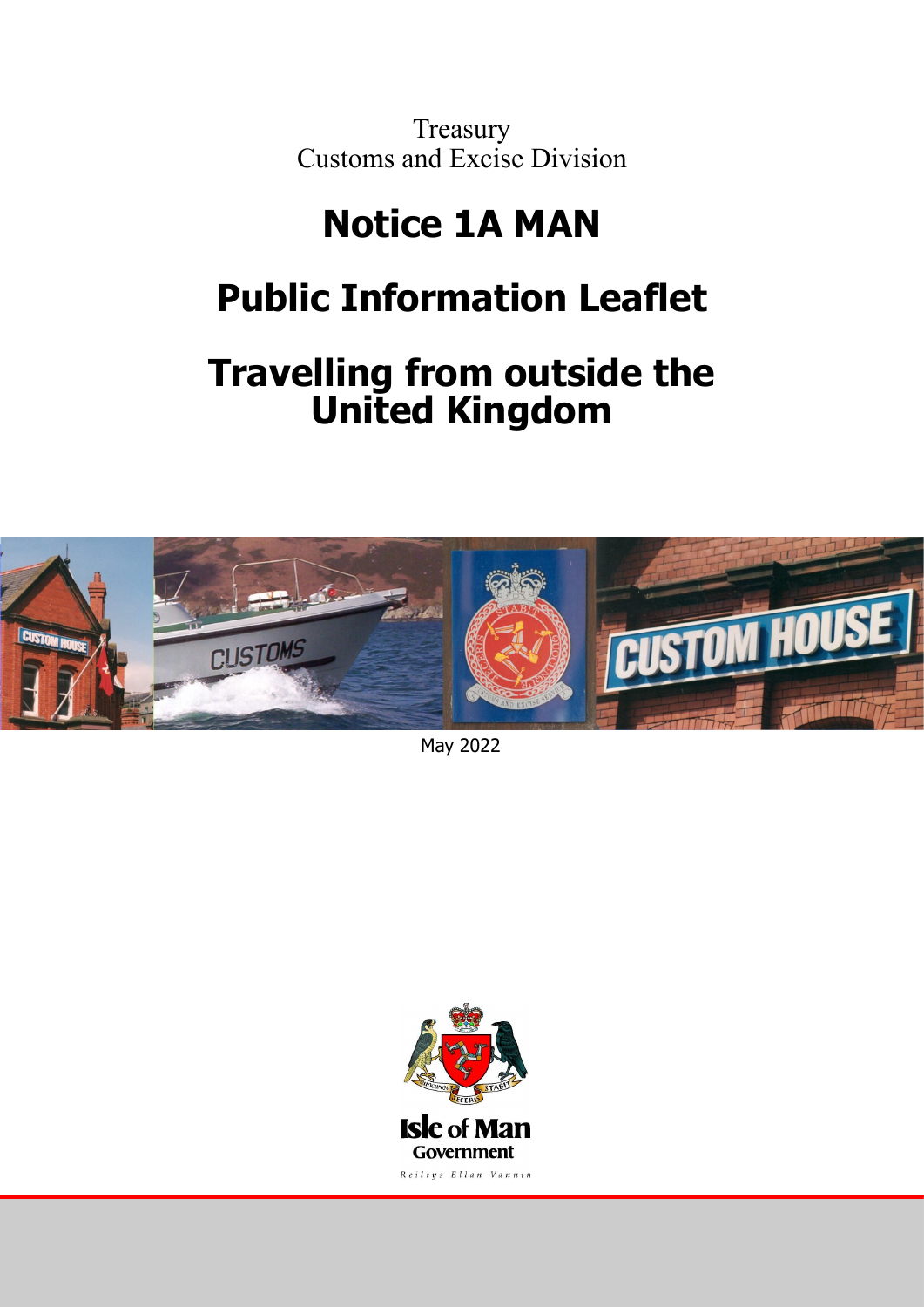# **Contents**

- 1. Introduction
- 2. Travelling from outside the United Kingdom
- 3. Alcohol
- 4. Tobacco
- 5. Other goods (including gifts and souvenirs)
- 6. Declaring Cash
- 7. Banned Goods
- 8. Contact details
- 9. More information and advice
- 10. Amendments to this Notice

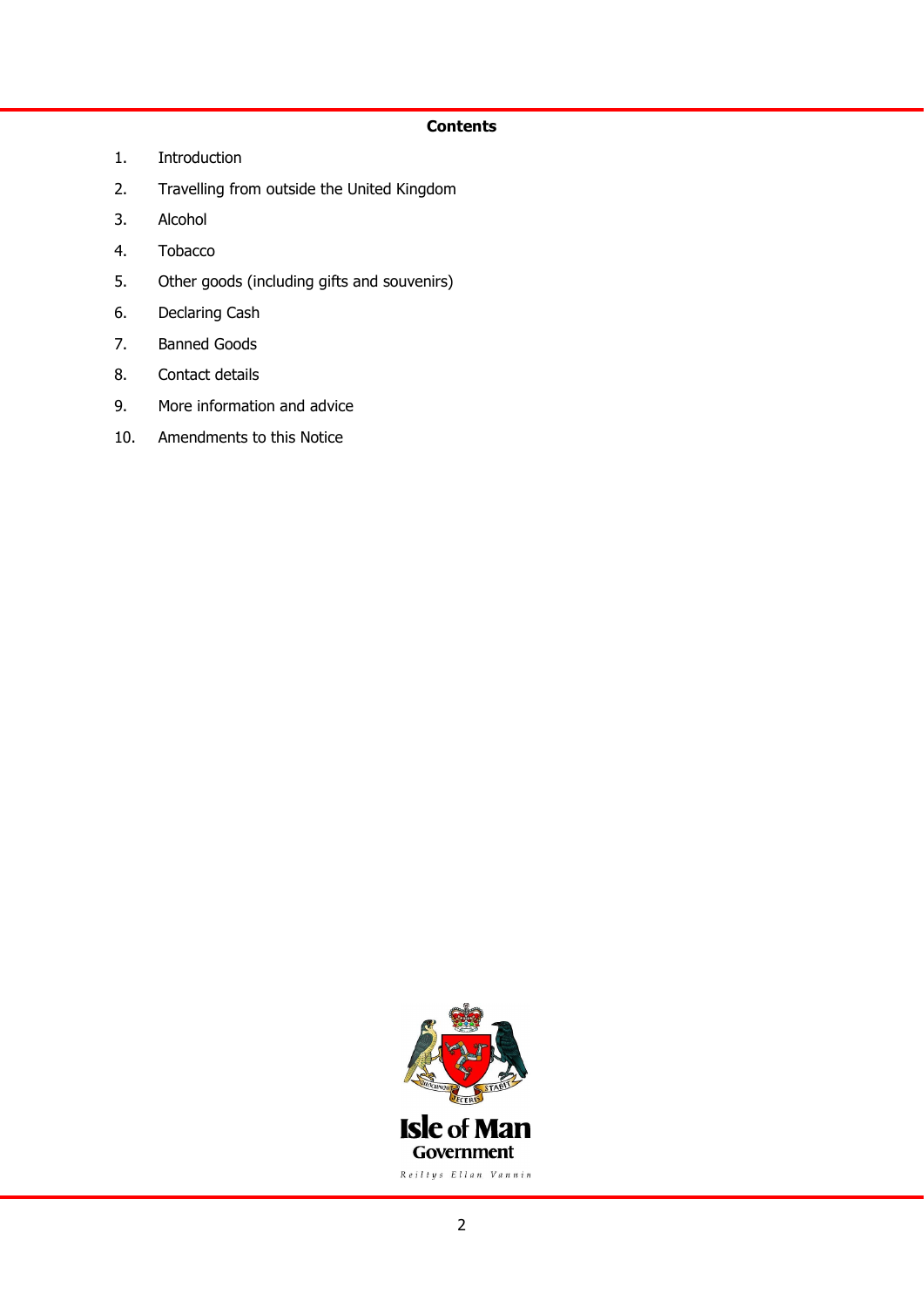#### **Introduction**

#### **Customs officers may undertake checks at ports, the airport and other places in the Island to prevent the import of prohibited and restricted items, to combat money laundering, terrorism, duty fraud and other serious crime.**

This leaflet explains the rules on bringing in duty free goods from outside the Island; when a cash declaration must be made; and goods which are banned or restricted from being imported to the Island.

#### **Travelling from outside the United Kingdom**

When travelling from outside the UK you can bring goods up to the limits below without paying duty and/or tax (VAT). These goods must be for you and transported by you. If you plan to sell or accept any kind of payment for the goods you bring in then this will be classed as commercial use.

If you have goods over the limits displayed below, then please speak to a Customs Officer present or use the red phone to contact a Customs Officer. Red phones are located in the arrivals hall at the Airport and Sea Terminal.

#### **Alcohol**

Your duty free allowances for alcohol are: 4 litres of spirits or strong liqueurs (over 22% ABV (Alcohol By Volume), **or** 

9 litres of fortified wine (such as port or sherry), sparkling wine or any other alcoholic beverage of less than 22% ABV.

You may combine these allowances, provided that you do not exceed your total alcohol allowance. For example, if you only bring back 4.5 litres of fortified wine (50% of your full allowance of 9 litres), you may also bring back 2 litres of spirits (50% of the full allowance of 4 litres) to make up your 100% alcohol allowance. Please note, this is only an example and other combinations are also allowed.

In addition, you may also bring back: 42 litres of beer, **and** 18 litres of still wine

#### **Tobacco**

Your duty free allowances for tobacco are: 200 cigarettes, **or** 100 cigarillos, **or** 50 cigars, **or** 250g of tobacco (including shisha tobacco) **or** 200 sticks of tobacco for heating.

You can combine these allowances, provided that you do not exceed your total tobacco allowance. For example, if you only bring back 100 cigarettes (50% of your full allowance of 200), you may also bring back 25 cigars (50% of the full allowance of 50) to make up your 100% tobacco allowance. Please note, this is only an example and other combinations are also allowed.

Please note that you cannot combine your alcohol and tobacco allowances. For example: you cannot bring more alcohol back if you do not bring any tobacco.

Alcohol and tobacco allowances are only available to those **aged 17 and over**. This means if you are under 17 and bring back any of these goods you must pay tax and duty on the full amount.

#### **Other goods (including gifts and souvenirs)**

Most travellers can bring other goods into the Isle of Man worth up to £390 (e.g. perfume and electrical goods) without paying duty and/or tax.

However, passengers travelling by private plane or boat for pleasure purposes are only entitled to an allowance of £270 worth of goods.

If you bring in goods over your allowance, you must pay taxes on all of the goods in that category, not just those above the allowance.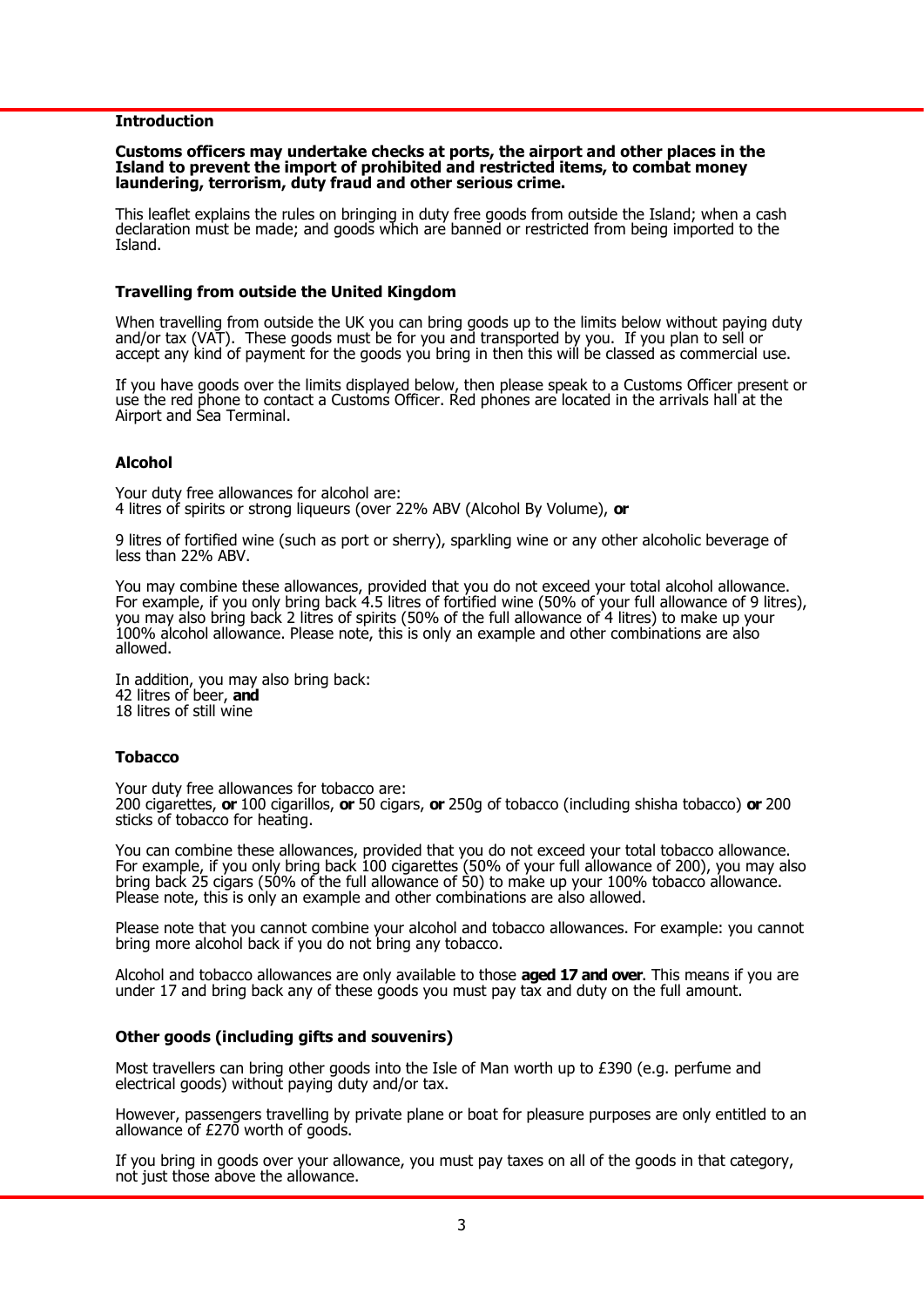You cannot share your personal allowances with other passengers.

If you have any goods over these limits, you can pay any tax and duty due from 72 hours in advance of arrival using the HMRC Online Service for Passengers at **gov.uk/dutyfree-goods**.

If you have made a declaration at **gov.uk/dutyfree-goods** and have nothing further to declare, you can use the Green Channel when going through Customs. You should retain the reference number and your email receipt for your declaration as a Customs Officer may ask to check this email.

If you do not declare goods exceeding these limits, then we may seize all of the goods you are carrying within that allowance category, not just those that exceed the allowance.

#### **Declaring cash**

If you are carrying cash equivalent to or more than £10,000 from anywhere outside the Isle of Man (including from the UK or Ireland) you must declare it when you enter the Island. Forms can be found online and at the Airport/Sea Terminal. See Notice 9011 MAN for more information [https://www.gov.im/media/90826/notice](https://www.gov.im/media/90826/notice-9011-carrying-cash-in-and-out-of-iom-jan-21.pdf)-9011-carrying-cash-in-and-out-of-iom-jan-21.pdf

## **Banned goods**

Items that you are not allowed to bring to the Island, regardless of where you come from, are as follows:

- **Controlled drugs** such as cocaine, heroin, MDMA (Ecstasy), cannabis and amphetamines.
- **Offensive weapons** such as flick/ gravity knives, push daggers, knuckledusters, truncheons (extendable or static), blowpipes and various others.
- **Other weapons** such as self-defence sprays and electric shock devices such as stun guns.
- **Indecent/Obscene material** such as books, magazines, films, videos, DVDs and software that feature children, extreme violence or pornography you cannot legally buy in the UK.
- **Counterfeit goods** such as clothing and electronic goods.

# **Going through Customs**

#### **Green Channel**

Use the green channel if you are travelling with goods that:

- do not go over your allowances
- are not banned or restricted
- have been declared using the Online Service for Passengers

• have been declared using the Merchandise in Baggage Online Declaration Service, or

• cash that has been declared prior to arrival

# **Red Channel**

You must use the red channel or the red point phone if you are arriving and you: • have personal goods or cash to declare,

- have commercial goods to declare
- you need to make a declaration.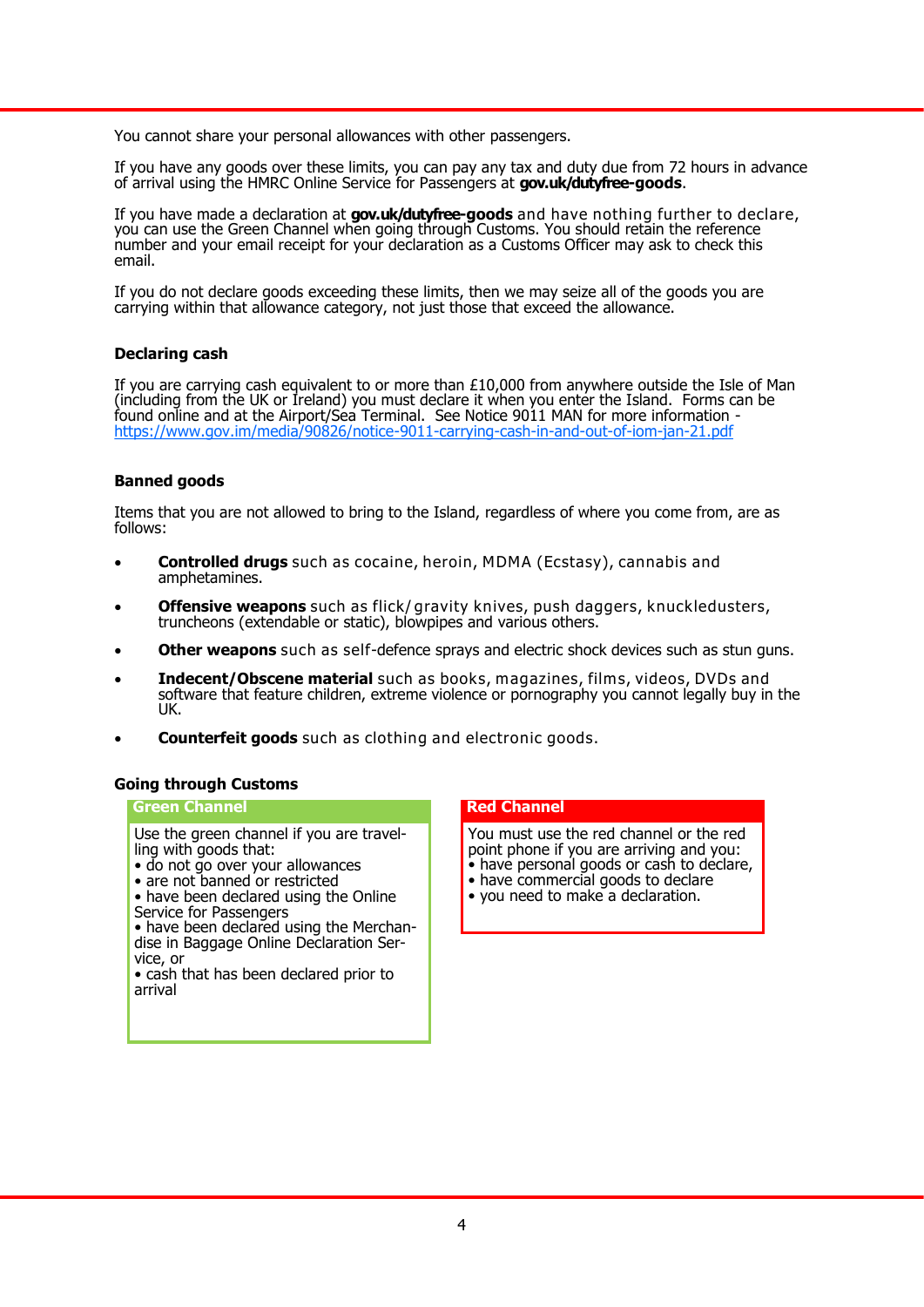# **Further Information**

For further information see also -

Notice 1006 MAN (Travelling to the Island: what you can and cannot bring in) -

### **Contact details**

Customs Confidential Line - Call 01624 648110

Crime Stoppers - Call 0800 555 111 [http://crimestoppers](http://crimestoppers-uk.org/give-information/give-information-online/)-uk.org/give-information/give-information-online/

Confidential Anti-Terrorist Hotline - Call 0800 789 321

#### **Amendments to this Notice**

Notice published on 21 August 2020 Notice amended to update duty free allowances and Cash Declaration figure changed to  $\pounds$  Sterling and hyperlink amended - 9 August 2021 Notice amended on 26 May 2022